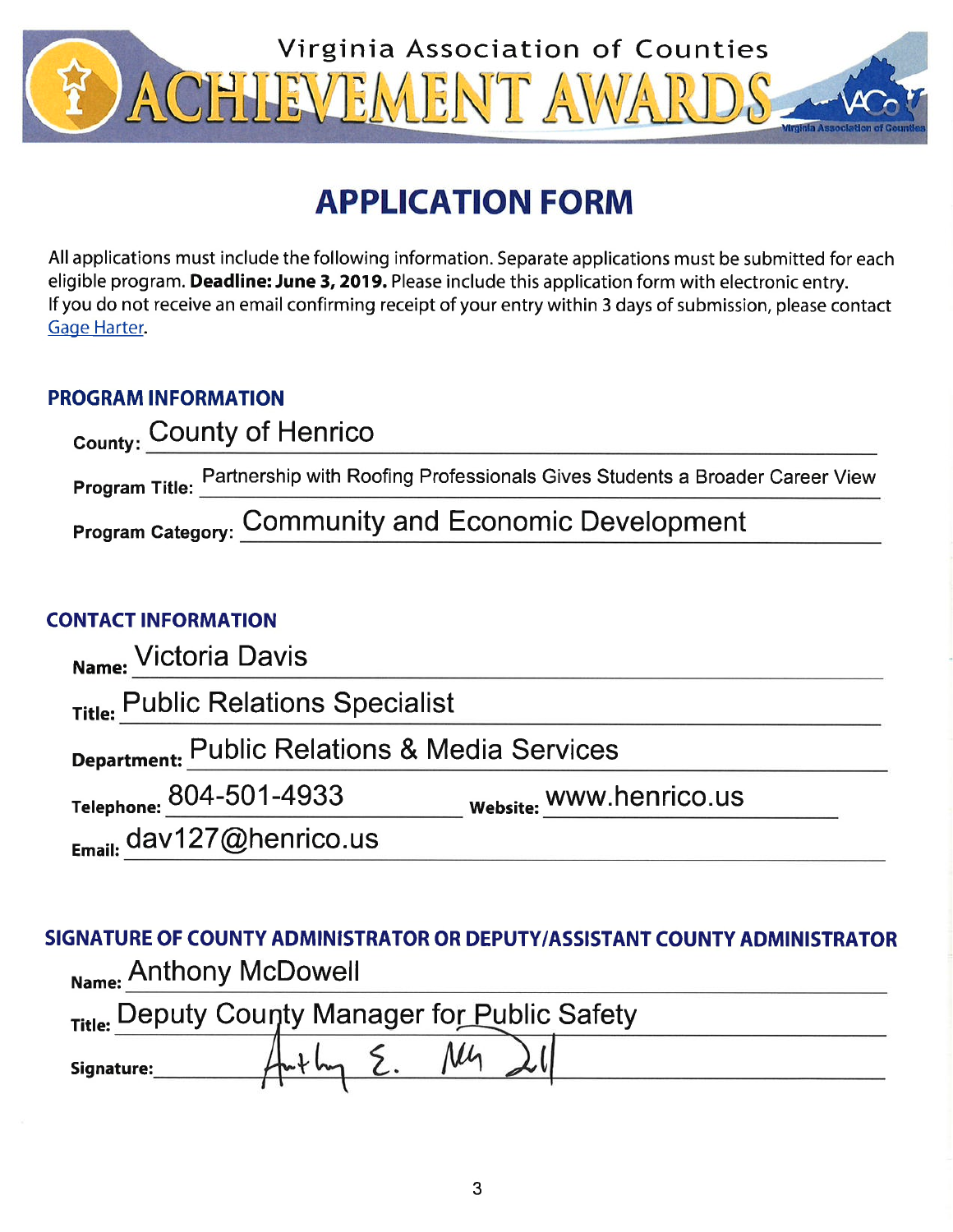#### **Program Overview**

As with other skilled trade professions, the roofing industry is experiencing a national shortage of skilled labor. Many businesses would love to hire a recent high school graduate and help them grow into a successful employee in a rewarding career. Henrico County Public Schools' (HCPS) Department of Career and Technical Education (CTE) paired with an industry group to help find solutions to this dilemma with a high school program in Henrico County, Virginia. On the momentum of a successful event in spring 2018 – "Career and Technical Letter-of-Intent Signing Day" – CTE entered into a partnership with the Virginia Association of Roofing Professionals, or VARP, to create meaningful experiences and help educate students about opportunities in the roofing industry.

VARP has been able to educate HCPS students, teachers and parents about the opportunities in the roofing industry. In addition, VARP has been able to create internship opportunities enabling students to experience the roofing industry firsthand. These opportunities allow students to realize the potential in an industry they may have not otherwise known about and possibly put them on a successful career pathway.

#### **Problem/Challenge/Situation Faced by Locality**

In Virginia, the roofing industry struggles to fill vacancies each year. For high school students to consider entering the roofing profession, they need an opportunity to learn about all aspects of the roofing industry. Merely talking about careers related to roofing does not sufficiently promote the profession to a high school student. HCPS' CTE program is always seeking ways to better align students' instruction with industry needs. The roofing industry's shortages, caused by an aging workforce and a lack of skilled-trades laborers, led to a natural partnership between VARP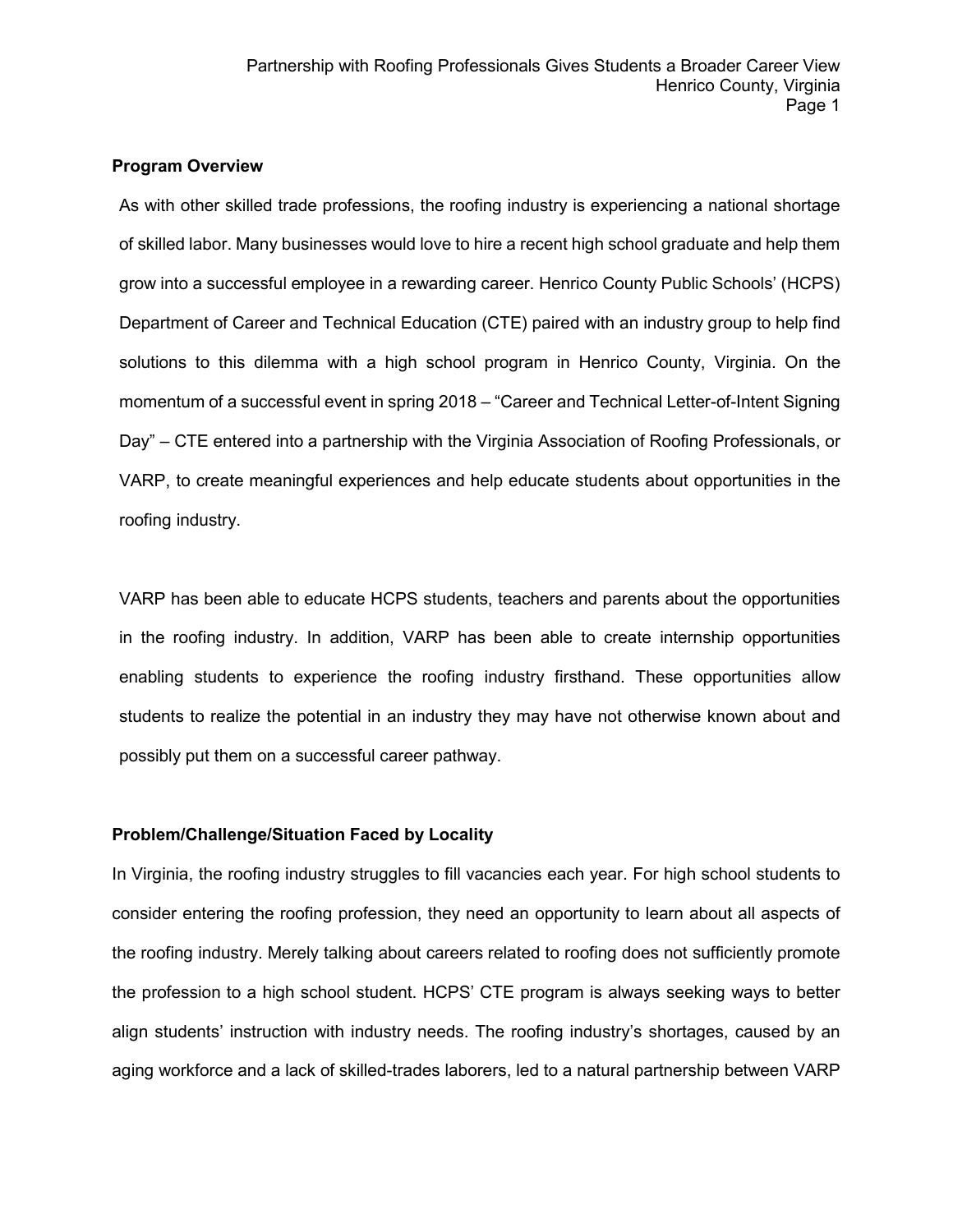and CTE in order to make meaningful connections in the classroom. This partnership exposes students to, and prepares them for, relevant career options in the roofing field.

### **How Program Was Carried Out**

HCPS' CTE program received a successful boost from its first annual "Career and Technical Letter-of-Intent Signing Day." The event, held in March 2018, emulated ceremonies that have become common for high school athletes signing letters-of-intent to play for NCAA programs. Students and representatives of their future employers signed symbolic employment agreements, as families and members of the media looked on from the audience.

On the heels of national media and social media coverage of the event, new businesses began calling HCPS to become involved in the signing day program. Roofing industry representatives relayed information about HCPS' programs to members of the Virginia Association of Roofing Professionals. One of the members of the state industry group attended a meeting of CTE's Business Advisory Council in September 2018, and expressed an eagerness for the industry group to form a partnership with Henrico Schools.

The goals of the partnership are symbiotic. CTE programs in Henrico County aim to ensure its industry certifications and programs are relevant and meet the demands of local industry. In connecting with VARP, the school division can teach students about career paths in the roofing industry and provide them with meaningful internship opportunities. In exchange, VARP can fill its industry vacancies with qualified employees and meet the challenges of a limited workforce.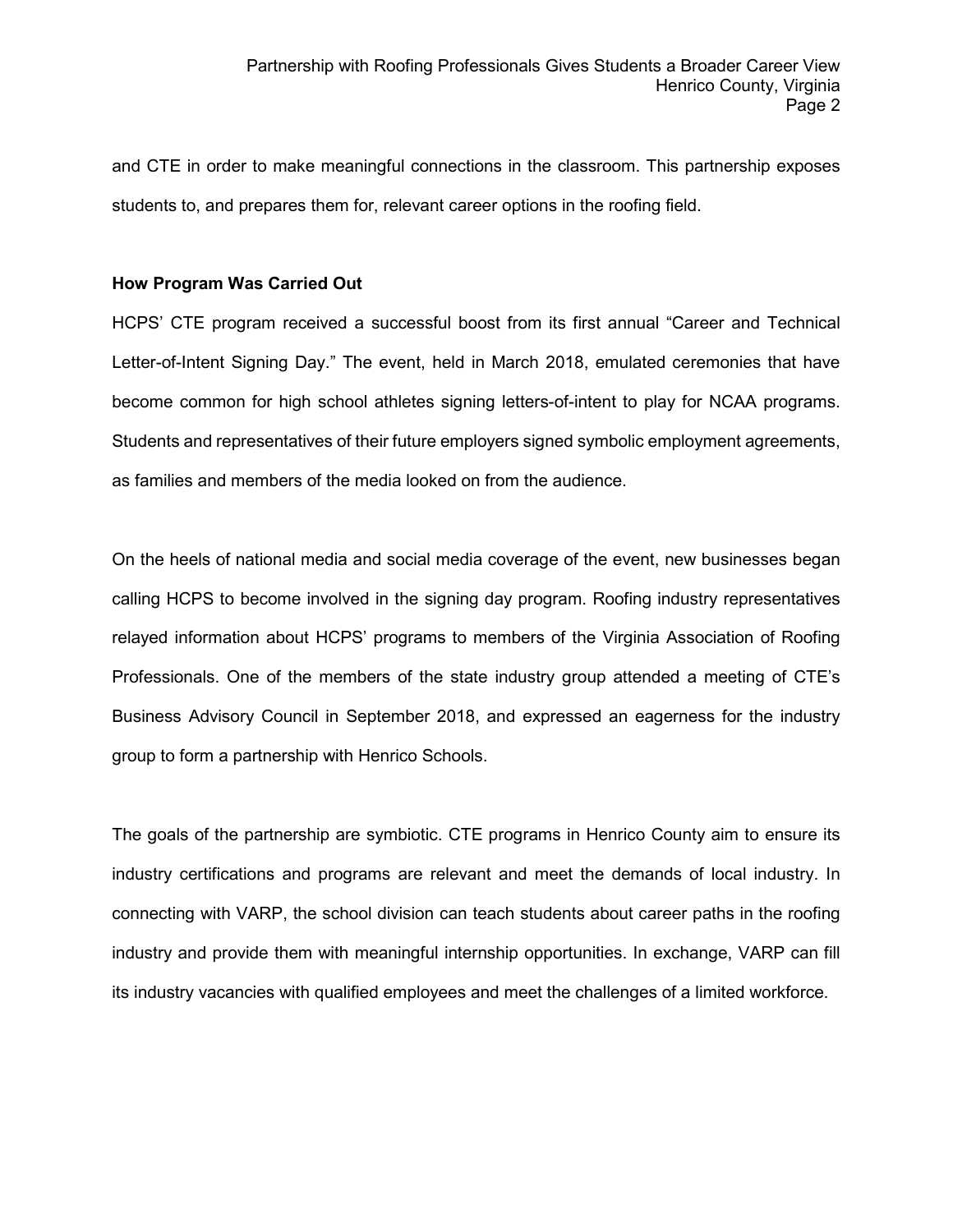During the 2018-19 school year, VARP is educating students, teachers, and parents about the benefits of careers in the roofing industry. Starting in summer 2019, students will be able to begin internships coordinated through VARP, getting students on track for a meaningful career.

First, representatives from VARP talked with students at a career day about the array of opportunities in the roofing industry and the value of such a career. While this gave students basic information about career opportunities, it was important for students to develop an understanding of the career path and the type of work involved. To that end, VARP created a hands-on learning conference for students interested in the roofing profession. Students were able to work on mock roofs and learn about the various types of roofing and techniques through hands-on learning experiences.

After the conference, students have the opportunity to apply for full-time and part-time job opportunities with members of VARP, and then they participate in interviews to gain employment. The selected students are recognized in the Career and Technical Letter-of-Intent Signing Day held each April.

#### **Financing and Staffing**

The partnership between VARP and CTE has no associated costs. The members of VARP donate their time and resources to provide students with knowledge and applicable experiences.

## **Program Results**

As a result of personal connections made through the first Career and Technical Letter-of-Intent Signing Day, VARP has made guest presentations to students at HCPS' technical centers – the Advanced Career Education Centers at both Highland Springs and Hermitage High Schools. In addition, commitments for internship opportunities have already been made for the summer of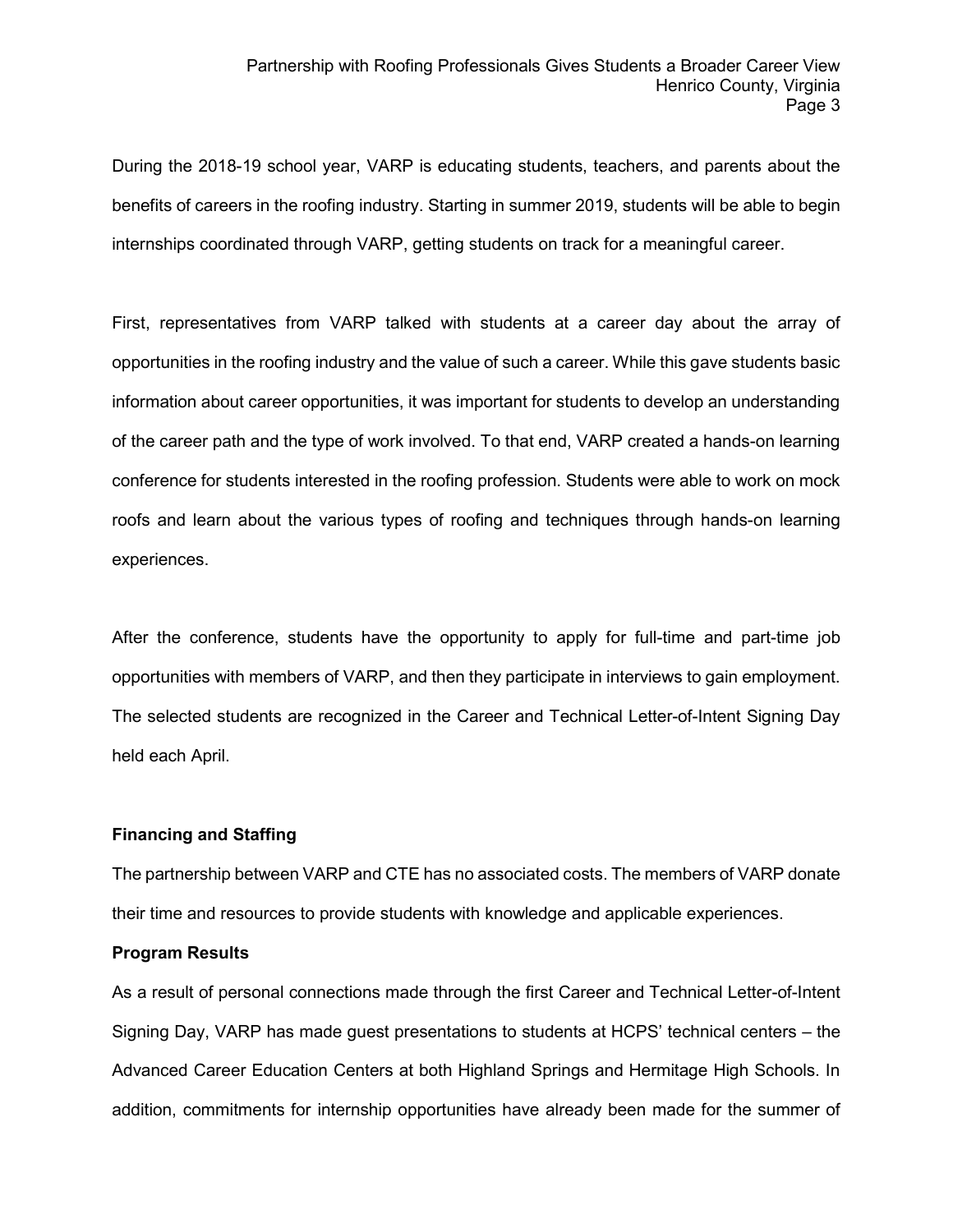2019, and continued interaction with members of VARP will help students and their parents make informed decisions about career paths.

Students have had the opportunity to apply for good-paying jobs they didn't even know existed. Some students have had the opportunity to gain part-time employment to help them pay for college.

In the long term, the program will also benefit Henrico County. As Henrico continues to grow in population, so does the need for workers in skilled trades. If this need isn't met, the county's economic health could suffer.

VARP's original goal was to expose students to career opportunities in the roofing industry and to begin to build its future workforce. This partnership has been a "handshake, not a handout", with students and the industry benefiting.

#### **Brief Summary**

Employers in many industries are struggling to fill their workforce needs. In industries like roofing, public perceptions can often make it difficult for employers to fill these positions as needs grow and workers retire. Early exposure to an industry can help students develop a career-path plan, projecting the students' opportunities after high school over a four-year period.

Henrico County Public Schools' (HCPS) Department of Career and Technical Education (CTE) paired with an industry group to help find solutions to this dilemma with a high school program in Henrico County, Virginia. On the momentum of a successful event in spring 2018 – "Career and Technical Letter-of-Intent Signing Day" – CTE entered into a partnership with the Virginia